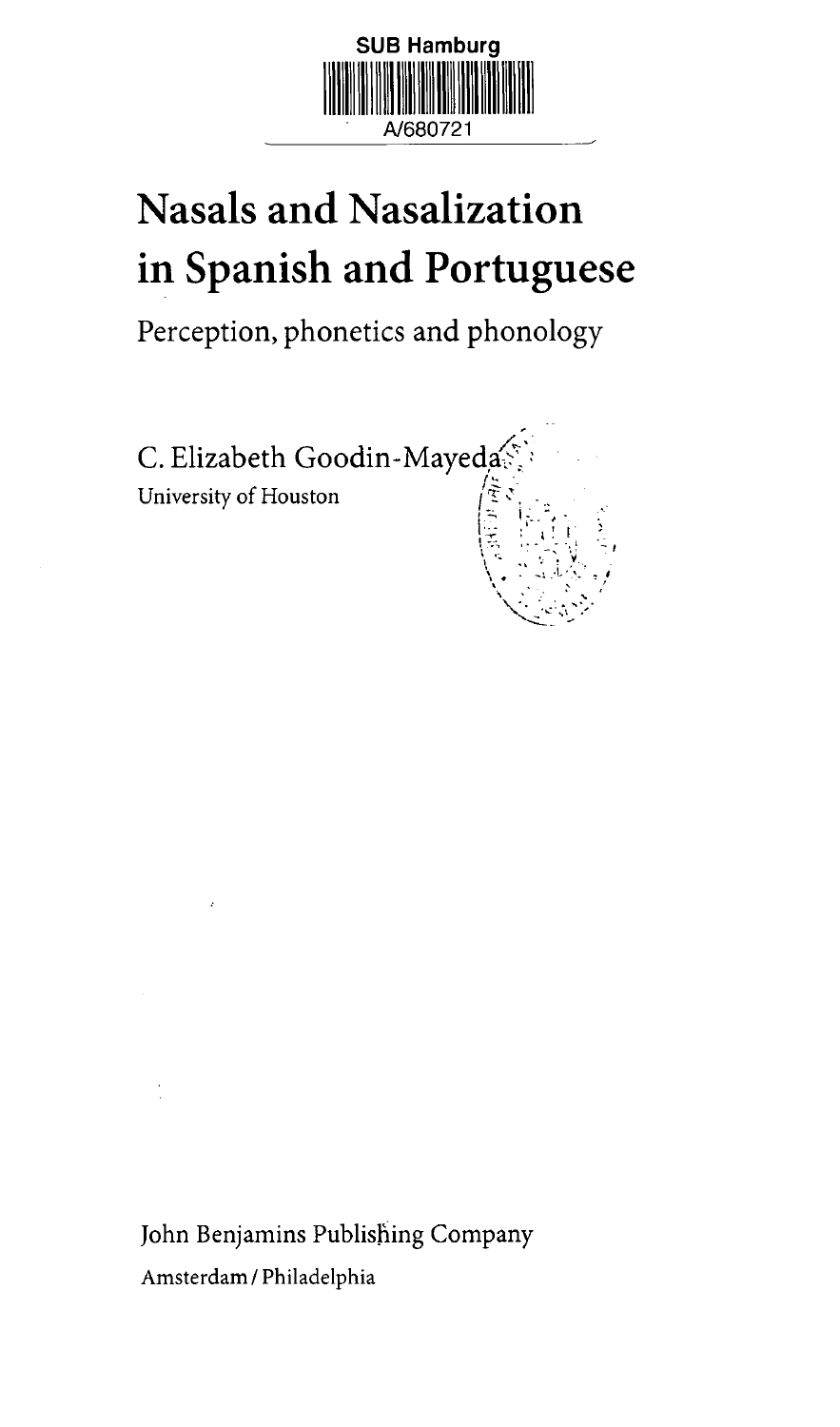## **Table of contents**

 $\bar{z}$ 

l,

| Acknowledgements                                                       | IX           |
|------------------------------------------------------------------------|--------------|
| <b>CHAPTER 1</b>                                                       |              |
| Introduction                                                           | $\mathbf{1}$ |
| <b>CHAPTER 2</b>                                                       |              |
| From citizens of the world to language specialists:                    |              |
| Infant and adult speech perception                                     | 5.           |
| Studies in infant speech perception<br>2.1<br>$\overline{\phantom{a}}$ |              |
| Models of perceptual development<br>2.2<br>13                          |              |
| Studies in adult speech perception<br>16<br>$2.3 -$                    |              |
| 2.4 Models of adult and L2 speech perception<br>22                     |              |
| <b>CHAPTER 3</b>                                                       |              |
| Coarticulation and nasalization                                        | 29           |
| Context and coarticulation<br>3.1<br>29                                |              |
| 3.2 Nasalization: Production, acoustics, and perception                | 37           |
| 3.2.1 Timing and mechanics of nasalization<br>37                       |              |
| 3.2.2 Acoustics correlates and perception of nasal coupling            | 40           |
| <b>CHAPTER 4</b>                                                       |              |
| Nasals and nasalization in Spanish and Portuguese                      | 45           |
| Dialectal variation in Spanish<br>4.1<br>46                            |              |
| 4.1.1 Nasal place assimilation<br>47                                   |              |
| 4.1.2 Neutralization<br>49                                             |              |
| 4.1.3 Velarization and absorption<br>53                                |              |
| 4.2 Brazilian Portuguese<br>59                                         |              |
| 4.2.1 Stress-induced nasalization<br>60                                |              |
| 4.2.2 Nasal(ized) vowels in closed syllables<br>63                     |              |
|                                                                        |              |

 $\frac{1}{2}$